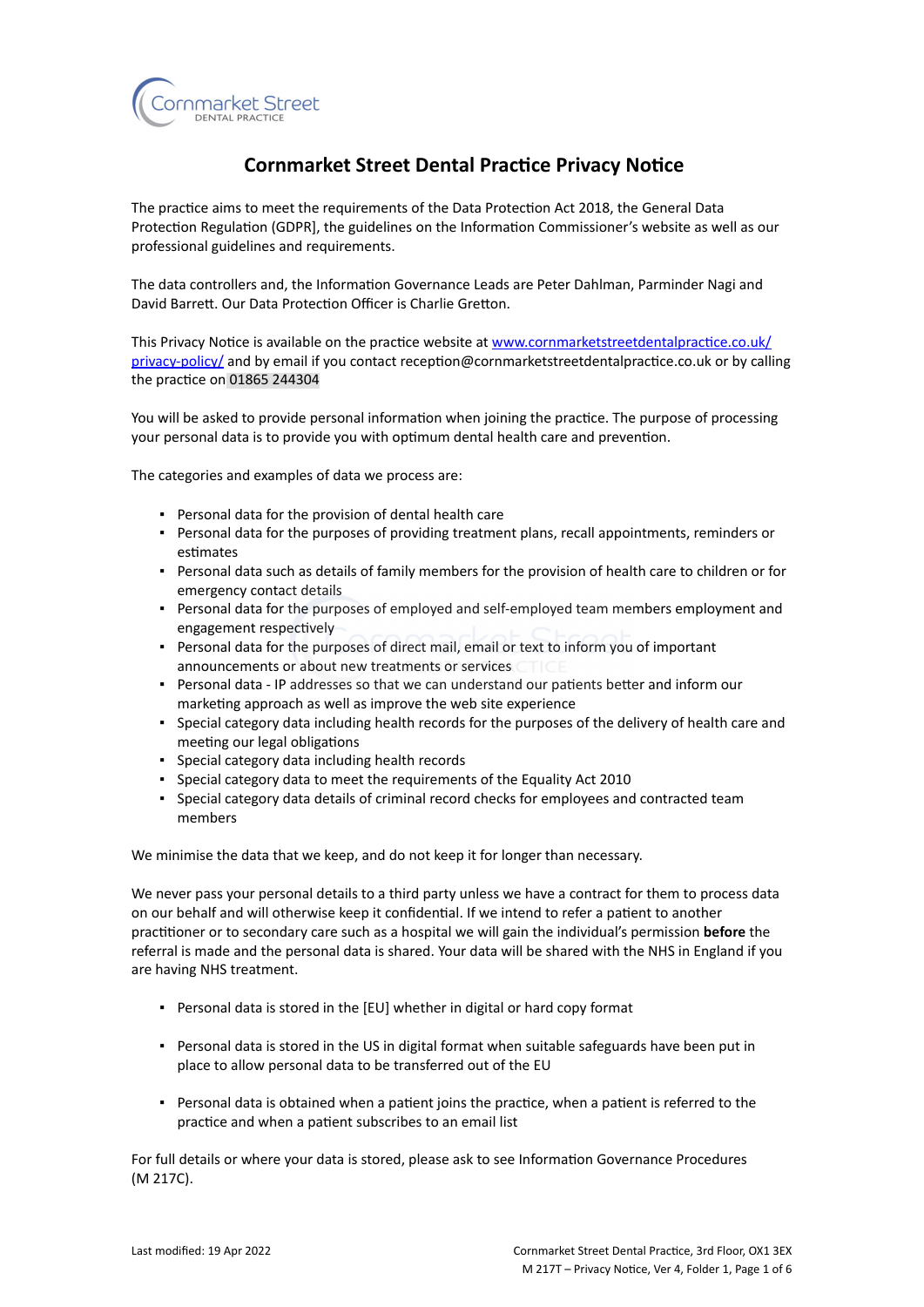

We have established the following lawful bases for processing your data:

Our lawful bases for processing personal data:

- The legitimate interests of the dental practice
- Processing is necessary for the performance of a contract with the data subject or to take steps to enter into a contract
- Consent of the data subject
- To comply with our legal obligations

Our lawful bases for processing special category data:

- Processing is necessary for health care purposes
- Processing necessary for identifying or keeping under review the existence or absence of equality of opportunity or treatment between groups of people with the view to enabling such equality to be promoted or maintained
- We obtain consent of the data subject to process criminal record checks

The reasons we process the data include:

- To maintain your contemporaneous clinical records
- To provide you with dental treatment, prevention and oral health advice
- To carry out financial transactions with you
- To manage your NHS dental care treatment
- To send your personal data to the General Dental Council or other authority as required by law
- To communicate with you as and when required including appointment reminders, treatment plans, estimates and other communications about your treatment or the practice
- To communicate with your next of kin in an emergency
- If a parent or carer to communicate with you about the person you parent or care for
- To refer you to other dentists or doctors and health professionals as required
- To obtain criminal record disclosures for team members
- For debt recovery
- To continually improve the care and service you receive from us

The personal data we process includes:

Your name, address, gender, date of birth, NHS number, medical history, dental history, family medical history, family contact details, marital status financial details for processing payment, your doctor's details and details of treatment at the practice. We may process more sensitive special category data including ethnicity, race, religion, or sexual orientation so that we can meet our obligations under the Equality Act 2010, or for example to modify treatment to suit your religion and to meet NHS obligations.

The retention period for special data in patient records is a minimum of 10 years and may be longer for complex records or to meet our legal requirements. The retention period for staff records is 6 years. The retention periods for other personal data is 2 years after it was last processed. Details of retention periods are available in the Record Retention (M 215) procedure available from the practice.

We obtain your personal details when you enquire about our care and service, when you join the practice, when you subscribe to our newsletter or register online, when you complete a registration or medical history form and when another practitioner refers you for treatment at our practice. Occasionally patients are referred to us from other official sources such as NHS clinics or hospitals.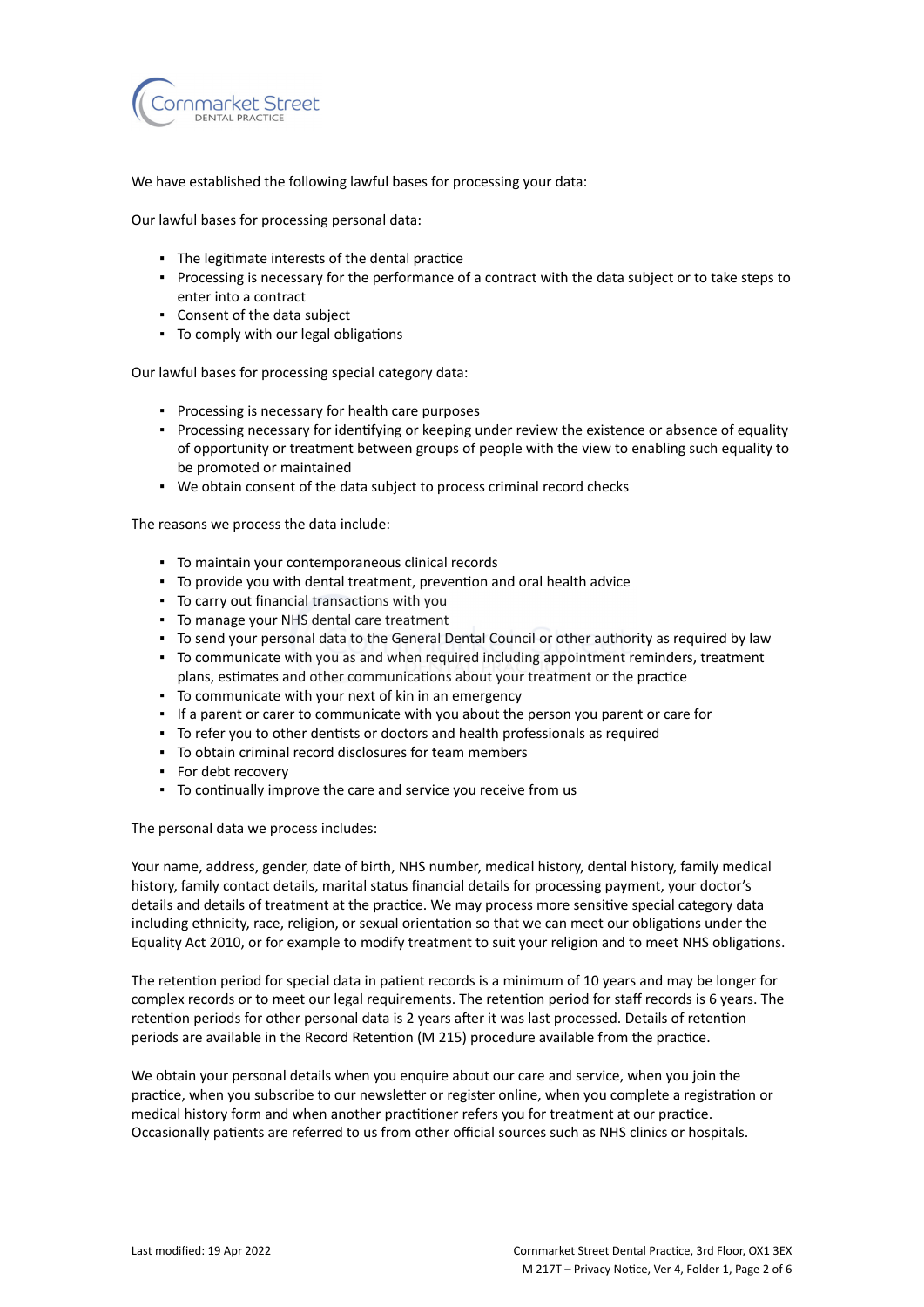

You have the following personal data rights:

- **.** The right to be informed about the collection and use of your personal data
- The right of access to have a copy of the data we hold about you. Generally, we will not charge for this service.
- **·** The right to rectification to correct the data we have if it is inaccurate or incomplete
- The right to deletion of your personal data (clinical records must be retained for a certain time period)
- The right to restrict processing of your personal data
- The right to data portability to have your data transferred to someone else
- The right to object to the processing of your personal data.
- Rights in relation to automated decision making and profiling

Further details of these rights can be seen in our Information Governance Procedures (M 217C) or at the [Information Commissioner's website](https://ico.org.uk/for-organisations/guide-to-the-general-data-protection-regulation-gdpr/individual-rights/). Here are some practical examples of your rights:

- If you **are** a patient of the practice you have the right to withdraw consent for important notifications, newsletters, surveys or marketing. You can inform us to correct errors in your personal details or withdraw consent from communication methods such as telephone, email or text. You have the right to obtain a free copy of your patient records within one month.
- If you are **not** a patient of the practice you have the right to withdraw consent for processing personal data, to have a free copy of it within one month, to correct errors in it or to ask us to delete it. You can also withdraw consent from communication methods such as telephone, email or text.

We have carried out a Privacy Impact Assessment in Sensitive Information Map, PIA and Risk Assessment (M 217Q) and you can request a copy from the details below. The details of how we ensure security of personal data is in our Security Risk Assessment (M 217M) and Information Governance Procedures (M 217C).

#### **Comments, suggestions and complaints**

Please contact the IG Leads at the practice for a comment, suggestion or a complaint about your data processing at reception@cornmarketstreetdentalpractice.co.uk, or 01865 244304 or by writing to or visiting the practice at Cornmarket Street Dental Practice, 3rd Floor, 11-12 Cornmarket Street, Oxford, OX1 3EX. We take complaints very seriously.

If you are unhappy with our response or if you need any advice you should contact the Information Commissioner's Office (ICO). Their telephone number is 0303 123 1113, you can also [chat online with an](https://ico.org.uk/global/contact-us/live-chat/) [advisor.](https://ico.org.uk/global/contact-us/live-chat/) The ICO can investigate your claim and take action against anyone who's misused personal data. You can also visit their website for information on [how to make a data protection complaint](http://www.ico.org.uk/complaints).

#### **Related practice procedures**

You can also use these contact details to request copies of the following practice policies or procedures:

- Data Protection and Information Security Policy (M 233-CNS)
- **Sensitive Information Map, PIA and Risk Assessment (M 217Q), Information Governance** Procedures (M 217C), Record Retention (M 215)

If you have an enquiry or a request please contact the Information Governance Leads:

Peter Dahlman, Parminder Nagi and David Barrett,

Cornmarket Street Dental Practice, 3rd Floor, 11-12 Cornmarket Street, Oxford, OX1 3EX Email: reception@cornmarketstreetdentalpractice.co.uk Phone: 01865 244304.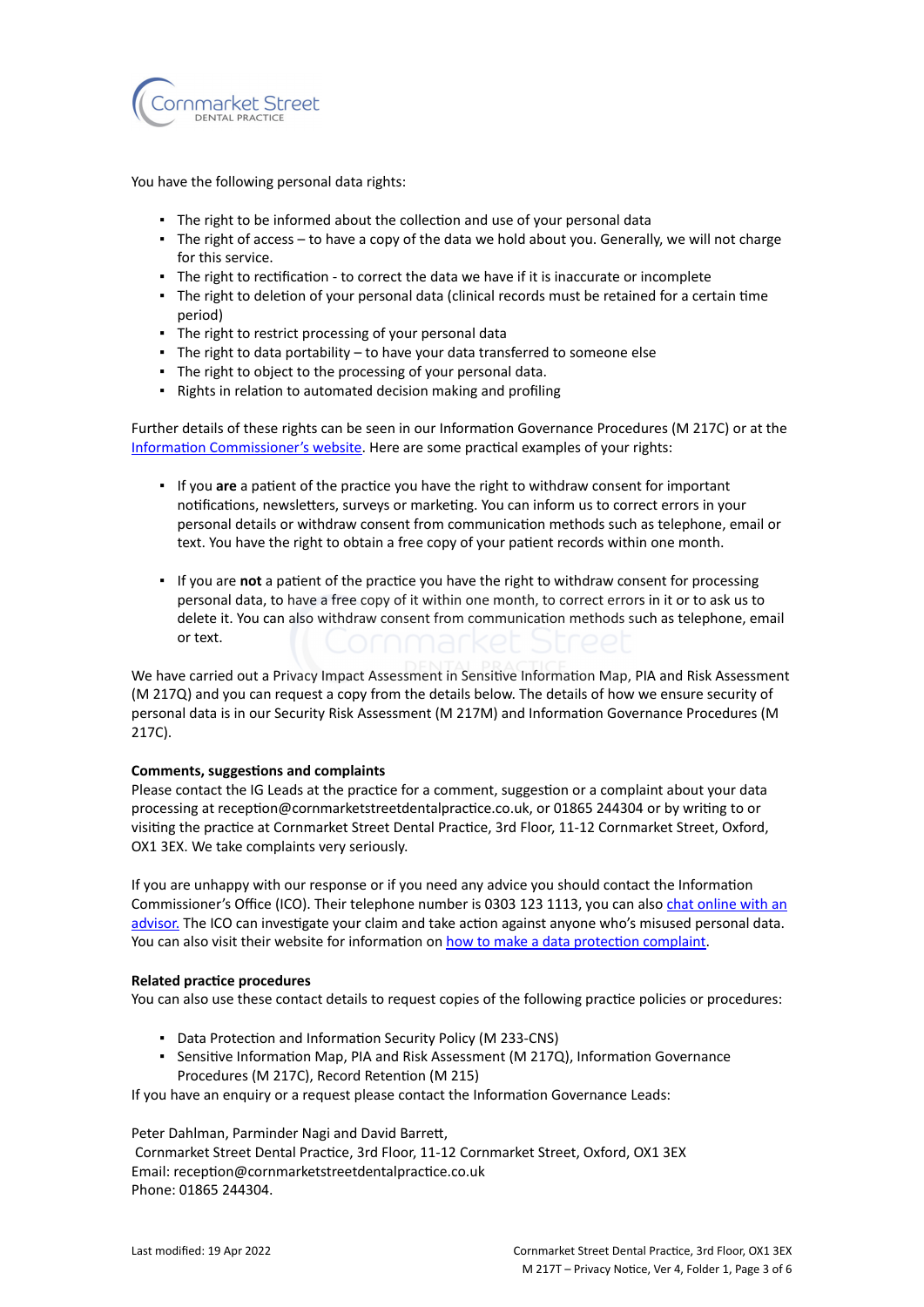

## **Data Opt-Out Policy (England)**

#### **How the NHS and care services use your information**

Cornmarket Street Dental Practice is one of many organisations working in the health and care system to improve care for patients and the public. Whenever you use a health or care service, such as attending Accident & Emergency or using Community Care services, important information about you is collected in a patient record for that service. Collecting this information helps to ensure you get the best possible care and treatment. The information collected about you when you use these services can also be used and provided to other organisations for purposes beyond your individual care, for instance to help with:

- Improving the quality and standards of care provided
- Research into the development of new treatments
- Preventing illness and diseases
- Monitoring safety
- Planning services

This may only take place when there is a clear legal basis to use this information. All these uses help to provide better health and care for you, your family and future generations. Confidential patient information about your health and care is **only used** like this where allowed by law.

Most of the time, anonymised data is used for research and planning so that you cannot be identified in which case your confidential patient information isn't needed.

You have a choice about whether you want your confidential patient information to be used in this way. If you are happy with this use of information you do not need to do anything. If you do choose to opt out your confidential patient information will still be used to support your individual care. To find out more or to register your choice to opt out, please visit [www.nhs.uk/your-nhs-data-matters](http://www.nhs.uk/your-nhs-data-matters). You will:

- See what is meant by confidential patient information
- Find examples of when confidential patient information is used for individual care and examples of when it is used for purposes beyond individual care
- Find out more about the benefits of sharing data
- Understand more about who uses the data
- Find out how your data is protected
- Be able to access the system to view, set or change your opt-out setting
- Find the contact telephone number if you want to know any more or to set/change your opt-out by phone
- See the situations where the opt-out will not apply

You can also find out more about how patient information is used at: [https://www.hra.nhs.uk/information-about-patients/](https://www.hra.nhs.uk/information-about-patients/%20) (which covers health and care research); and <https://understandingpatientdata.org.uk/what-you-need-know> (which covers how and why patient information is used, the safeguards and how decisions are made)

You can change your mind about your choice at any time.

Data being used or shared for purposes beyond individual care does not include your data being shared with insurance companies or used for marketing purposes and data would only be used in this way with your specific agreement.

Health and care organisations have until 2020 to put systems and processes in place so they can be compliant with the national data opt-out and apply your choice to any confidential patient information they use or share for purposes beyond your individual care.

Our practice only uses your personal health data to provide individualised care to you and does not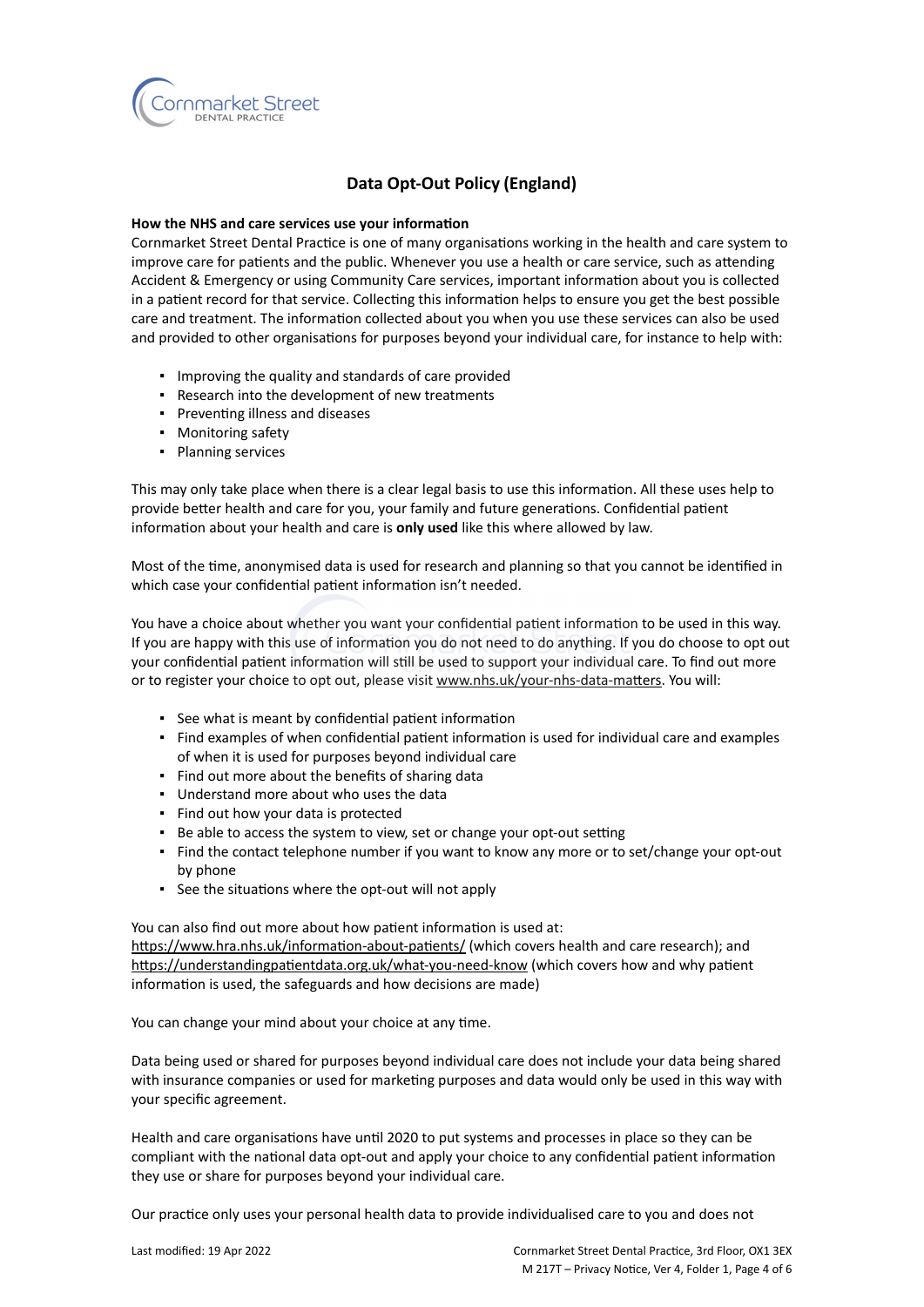

disclose your data for any other purposes. The the national data opt-out does not apply to our usage of your data and we are compliant with the policy

### **Processing of Staff and Candidates' Information**

This section explains how Cornmarket Street Dental Practice processes the information of staff and applicants for job roles within the practice.

#### **What data do we have?**

So that we can provide a safe and professional service, we need to keep certain records about our team members. We may record the following types of data:

- Your basic details and contact information e.g. your name, address, date of birth, National Insurance number and next of kin
- Your financial details e.g. details so that we can pay you, insurance, pension and tax details
- Your training records

We also record the following data which is classified as "special category":

- Health and social care data about you, which might include both your physical and mental health data – we will only collect this if it is necessary for us to know as your employer, e.g. fit notes or in order for you to claim statutory maternity/paternity pay
- We may also, with your permission, record data about your race, ethnic origin, sexual orientation, or religion

As part of your engagement with the practice, you may be required to undergo a Criminal Record Check. This information is not kept for longer than is necessary—usually not more than 6 months following the recruitment decision, unless a dispute is raised or, in exceptional circumstances.

#### **Why do we have this data?**

We require this data so that we can contact you, pay you and make sure you receive the training and support you need to perform your job. By law, we need to have a lawful basis for processing your personal data.

We process your data because:

- We have a legal obligation under UK employment law
- We have a legitimate interest in processing your data for example, for administration of training or learning course or emergency planning etc. These legitimate interests will be customary, or necessary for operational, administrative, HR and recruitment purposes and to otherwise manage employment relationship and interaction between employees
- We are required to provide data to our regulator, CQC/NHS as part of our public interest obligations
- We are required to do so in our performance of another public task
- We process your special category data because It is necessary for us to process requests for sick pay or maternity pay
- If we request your criminal records data it is because we have a legal obligation to do this due to the type of work you do. This is set out in the Data Protection Act 2018 and the Rehabilitation of Offenders Act 1974 (Exceptions) Order 1975
- We may also process your data with your consent. If we need to ask for your permission, we will offer you a clear choice and ask that you confirm to us that you consent. We will also explain clearly to you what we need the data for and how you can withdraw your consent

#### **Where do we collect your data from?**

As your employer we need to receive specific data about you. This is collected from or shared with: